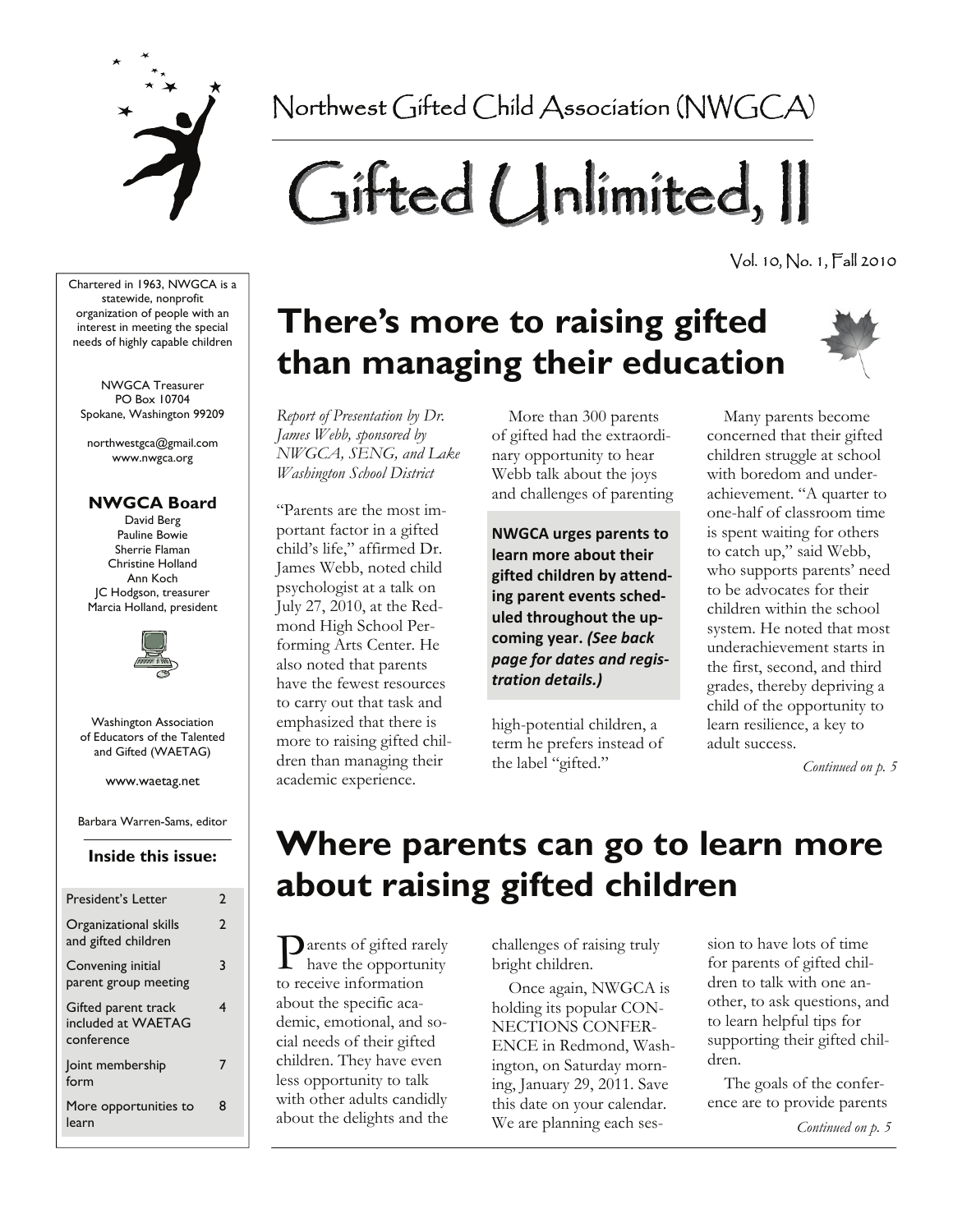

### **President's Letter**

#### **PARENT SUPPORT GROUPS FOR GIFTED EDUCATION PROGRAMS ESSENTIAL IN 2011**

 $\prod$  f your school district does not have<br>a parent support group for gifted students, it needs one! Here are the reasons why.

Parents' involvement in their children's education is the most important determinant of successful school experiences.

Most school administrators and even gifted education teachers have little or no training in identifying and serving the academic needs of gifted children. It is often left to parents to educate the educators on appropriate academic accommodation for their children, based on best-practices and research rather than opinion and bias.

• Gifted education programs in many school districts are in peril. Some school boards and administrators believe funding for gifted has been eliminated. *It has not!* Funding will remain constant and categorical as long as parents continue to convince legislators of the need.

• Gifted education has been included in the new basic education definition. Once gifted education is actually funded as part of basic education, (no later than 2017), legislators are counting on parents *to insist* that the gifted education funds be spent on actual gifted education programs and services in their school districts.

 I am pleased to report that a number of parent support groups have formed or become more robust this last year. I have had the privilege of working with parent leaders across the state to design parent support groups that reflect the unique needs of their school district and program.

 One of the services Northwest Gifted Child Association provides is guidance to parents who want to work successfully with their school districts to provide the best gifted program possible for children in their school district. Please contact NWGCA if you would like to discuss forming a parent group (our snail mail and email addresses can be found in the box on page 1; email addresses of board member on page 8). *Marcia Holland* 

# **Organizational skills and gifted children**

*Carol Fertig, Prufrock Press, January 22, 2006, www.prufrock.com.* 



requently parents and teachers complain that gifted students lack organ-

izational skills. In fact, it is the lack of these skills that often hold students back.

 The National Association for Gifted Children has an interesting article titled *Organization Skills*. It suggests possible **reasons** why a gifted child may appear to lack organization**.** 

1. He doesn't see a reason to participate appropriately at school.

2. She has missed some basic foundation skills along the way.

3. The student has a subtle learning disability.

4. It may be a sign of perfectionism.

 There are many reasons for lack of organization, but none of them should be used as an excuse for poor school performance. It is vital that parents help students to overcome this problem. How the child views the situation will make a difference in the best way to approach the problem. In this article, suggestions are given that get student buy-in when selecting methods that may improve organization.

 When a child tries a new method for organization, the method must come from the child according to *Organizational Skills for Visual-Spatial Learners* , an article found at

www.giftedhomeschoolers.org. It simply will not work to try to become organized under somebody else's (like a parent's) system. (I think this is probably true whether a person has a strong visual-spatial bent or not.) The student must create his own meaningful strategies that can be understood and remembered. Here's how to help your young person get started:

• Be sure to visit office supply stores and other places that carry a variety of products designed to help with organization.

• Color-coded envelopes, files, and pocket folders are perfect for storing specific papers.

• Colored index cards are a great tool for note taking.

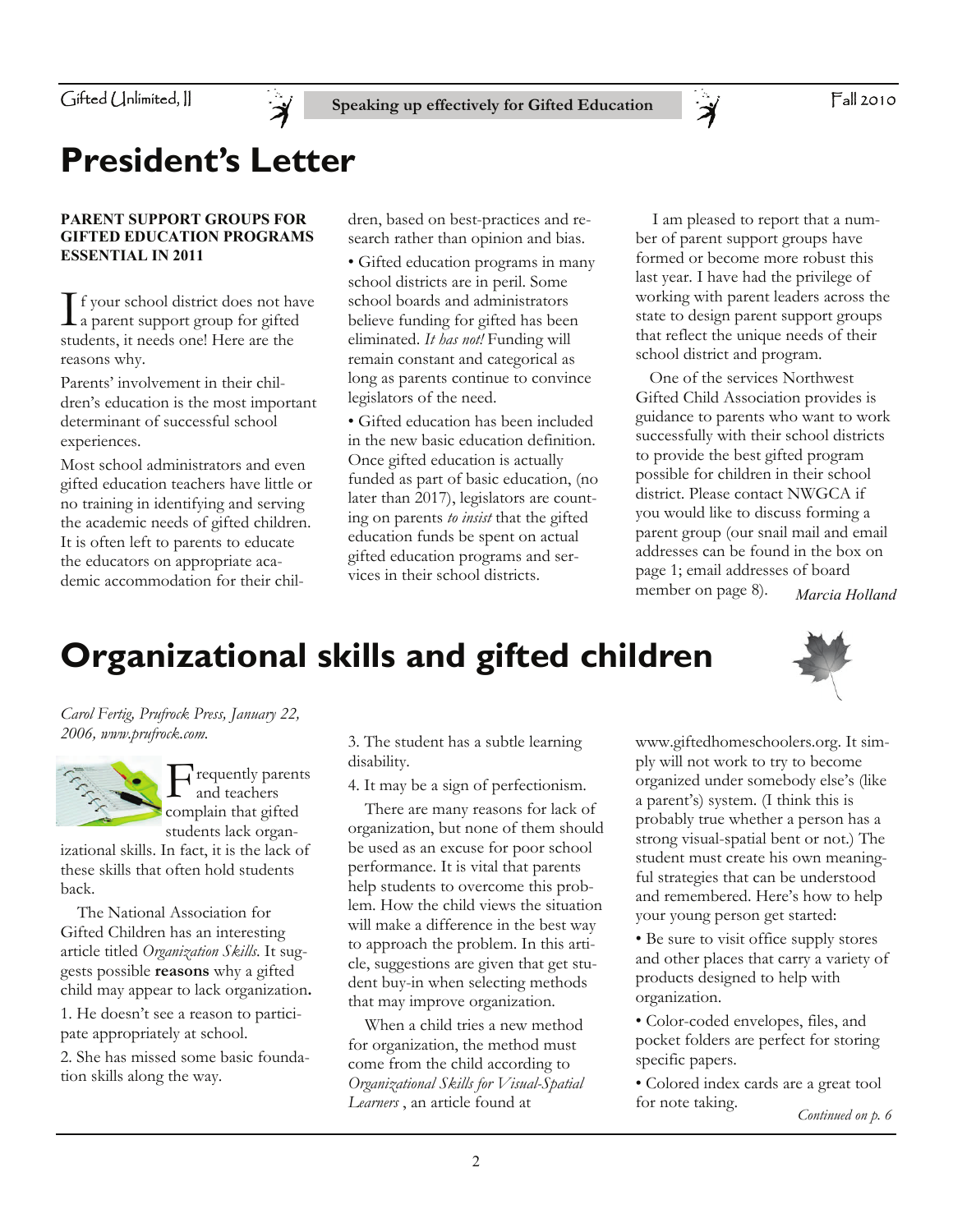

Fall 2010

### **Convening your initial parent group meeting**

*By Joanne Hall* 

The Gifted Education Advisory<br>Council (GEAC) is the parent organization for parents of highly capable students in the Lake Washington School District (LWSD) which has an enrollment of 23,000 students. The GEAC is a 501(c)3 organization that has served families for 21 years. Its mission is to provide outreach, enhancement, and advocacy support for the students, teachers, parents and staff associated with LWSD highly capable learning programs. We expand educational opportunities for students through direct classroom support, and for parents through parenting classes, educational forums, and improved communication. We also work to raise awareness of state and national gifted learning professional organizations and legislative issues. Our Web site can be found at www.lwsdgeac.org.

 On a personal level, this will be my tenth year serving on the GEAC board. I have personal experience from the elementary through the college years for my children. For the past three years, I have also chaired Parent Education at our district level PTSA Council, a junior high PTSA, and a high school PTSA. Hence, I organize programs for a broad population of parents in addition to those parents in the highly capable program.

 Keys to building successful parent education programs include:

**Relationship Building.** It is important to understand the parents you serve as well as the students and the staff (teachers and administration). Programs planned must take into consideration needs, sensitivities, strengths and areas of interest. Our gifted parent group has a very strong and positive working relationship with

our administrative and teaching staff in the gifted program. Parents and staff who attend events and find the information valuable come back to future events and share upcoming events with friends, neighbors, etc.

**Free programs**. In general, we do not charge parents fees for single event programs. This is useful when starting a program because otherwise you compete with all of the others offering programs with fees (hospitals, cities, organizations, etc**.**)

**Topic Selection.** Topics must be pertinent to a significant portion of the parent population. Avoid topics that appear negative or might create conflict with staff. Topics we have hosted in the past two years have included the following: parents with students transitioning to or within the gifted program; parenting the highly capable adolescent; "The gifted child: superachiever or underachieverparents and teachers make the difference" (webinar with Sylvia Rimm); the twice exceptional child; applying to highly selective colleges; and AP information night; brain sports or competitive sports for the mind—an opportunity to learn about enrichment competitions.

 We have offered an eight-week SENG Model "Guiding the Gifted Child" series twice a year for the last three years. An experienced psychologist facilitates the series, and we charge a fee to pay for the instructor and the accompanying book.

**Speakers.** Select speakers with significant experience with the topic. Those having a sense of humor are well received. Be sure speakers provide strategies in their presentations that parents can use.

**Parents Limited Time.** I am a firm believer in separating parent education programs from the organization's business meetings (PTSA and GEAC). If a parent is willing to spare me two hours of their time, I try to ensure that they laugh a little, build a little community, and go home with some strategies they can implement easily. Be sure the speaker addresses the topic described in the promotion.

 $\ddot{\mathcal{A}}$ 

**Promotion.** GEAC sends out regular email communication to parents including upcoming events (our own and other local programs of interest as well as Web sites and occasional articles of interest.) Our parent organization does not have the email addresses of all families, but we continue to build an email contact list. We depend on teachers and the administration to send out some information. Hence, those relationships mentioned earlier are critical to spreading the word. I prefer a several sentence description of the program highlighting the topics to be covered.

 PTSA Council programs are promoted in all of the schools by PTSA leadership and the district administration. The events are posted on our district Tandem calendar. We collect email addresses of all those attending events and send upcoming events to those who have attended prior events or those requesting information. We begin promoting an event three or four week ahead and send a reminder four to seven days in advance .

**Evaluation.** Find out whether the program met parents' expectations. Parents of gifted students can set very high expectations so some unexpected, negative feedback may occur.

*Continued on p. 4*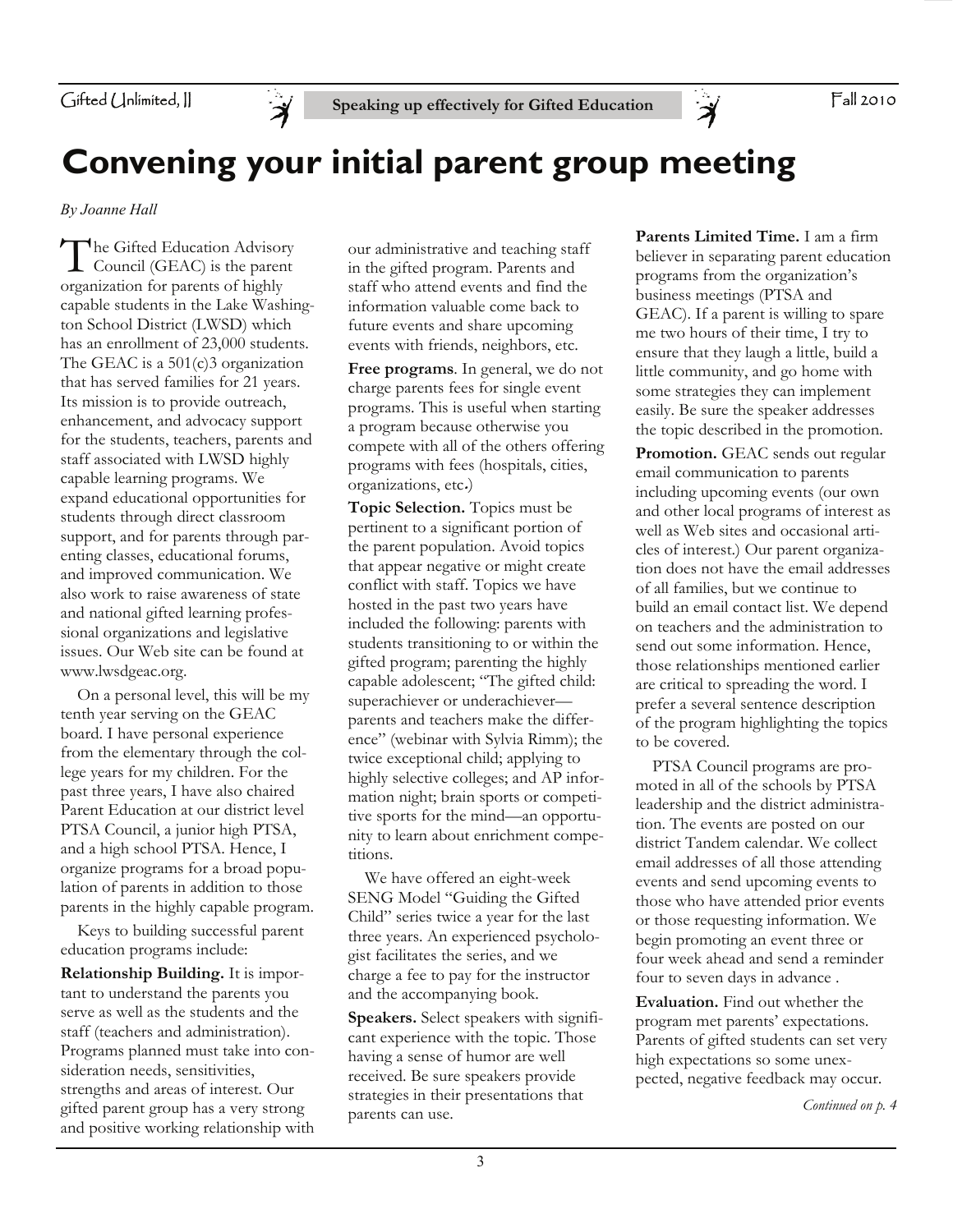



# **Gifted parent track included in WAETAG conference on October 16, 2010**

N orthwest Gifted Child Associa-tion (NWGCA) is collaborating with the Washington Association of Educators of Talented and Gifted (WAETAG) to provide a day of information for parents of gifted children on October 16, 2010, at the WAETAG Conference.

 The conference theme is "Proficiency Is Not Enough", referring to the additional challenge of educating gifted children in a time of No Child Left Behind legislation. An interesting article on the conference theme can be viewed at www.nagc. org/index.aspx?id=997.

 Sessions especially for parents will be provided to make this informative day valuable to parents who will come away with tips and tools to deal with underachievement and development of organizational skills suitable for their gifted child. Facilitated sessions will promote sharing, connection with other parents, and a sense of no longer being alone with the task of raising your gifted child.

 In addition, parents will be able to attend the keynote presentations by Michael Thompson, the author of 30 books on language arts for gifted children, including *The Word Within the* 

*Word* series, *Caesar's English*, and *The Magic Lens* series. Thompson, through his teaching, books and presentations, has inspired thousands of students and educators with a new love of language and literature. During his 30 year career, he has been a classroom teacher, middle school head, and academic. He is now a full-time author, consultant and acclaimed speaker and workshop presenter.

 Thompson has served on the Board of Directors of the National Association for Gifted Children and is an online instructor in language arts for the Northwestern University's Gifted Learning Links program.

 There will be three breakout sessions on Saturday specifically designed for parents of gifted. These sessions will cover:

#### **10:00-11:00 Bright Kids: Dull Performances**

 *Moderator, Pauline Bowie* 

Attend this facilitated session based on excerpts from SENG's webinar, T*he Gifted Child: Superachiever or Underachieve—Parents and Teachers Make the Difference,* presented by Sylvia Rimm. Gain new tools to help your children seek and reach their real potential.

Learn some new techniques from other parents.

#### **11:15-12:15 Be a Powerful Advocate for Gifted**

#### **Panel of Parents from Different School Districts**

#### *Moderator, Marcia Holland*

 $\ddot{\mathcal{A}}$ 

Join this forum on being a powerful advocate for gifted—your child, your school, your district, our state, our nation. Get caught up on what's new in Washington. Sharpen your advocacy skills so that you will be heard and get results. Share what you know. Learn from others. Collect resources.

#### **2:15-3:15 Gifted Organizational Skills—An Oxymoron?**

#### *Facilitator, Marcia Holland*

Parents share, in a facilitated dialogue, the challenges, frustrations, and successes of helping our gifted children get and stay organized. Hone your creativity, sense of humor, patience, and belief in ultimate success. Explore learning and thinking styles that require different approaches to organization for different kids.

 Don't miss this rare opportunity to learn more about your gifted child! Registration details are included on page 8 of this newsletter.

### **Parent Groups**, continued from p. 3

#### **ADDITIONAL RECOMMENDATIONS AND INFORMATION**

• Research webinars. SENG and NAGC offer monthly webinars for viewing after the event. This is a low cost approach with reputable experts on many topics of interest.

• Learn what is going on in your neighboring districts, private schools, etc. There are opportunities to share resources and expenses. Well-attended events (20 or more) seem to help build program momentum.

• Parents value handouts; which can also be posted on Web sites for those unable to attend.

• Parents most likely to attend programs are those new to a program, transitioning between schools, or experiencing problems.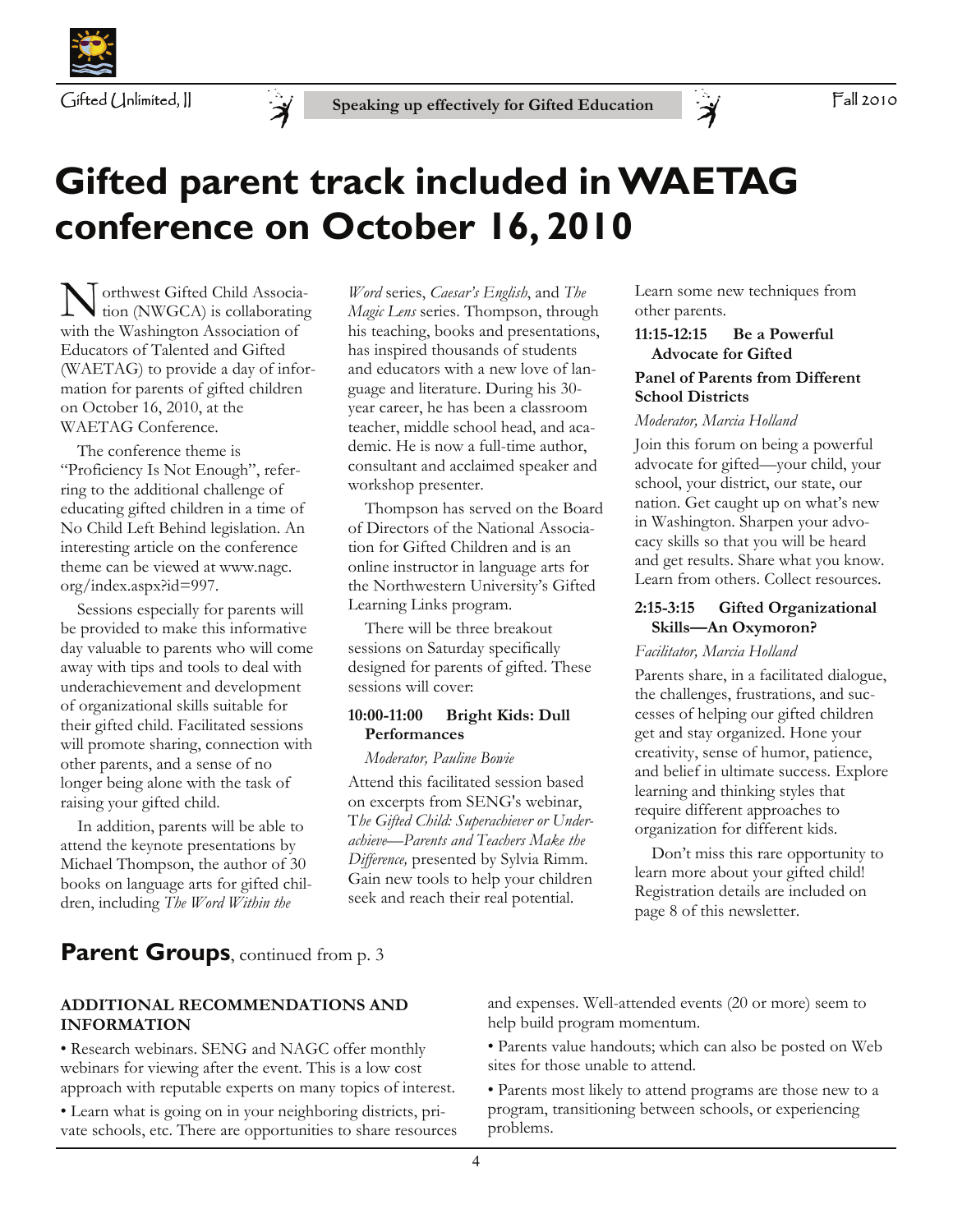

### **Raising gifted**, continued from p. 1

 Webb pointed out that parents need a better understanding of their high-potential children who are often prone to social and emotional problems that can affect their development. These include power struggles, existential depression, misdiagnosis, stress and perfectionism, and judg-

ment that lags behind intellectual ability. Understanding these problems is further complicated for parents. Four factors that add complexity include the level of giftedness, asynchronous development, over-excitability, and thinking and learning styles.



Dr. James Webb

### **Where parents can go, continued from p. 1**

when, in fact, they are exhibiting characteristics of giftedness. For example, gifted children with psychomotor oversensitivity can be labeled ADHD. Children with reactive hypoglycemia due to a brain that consumes all of their carbohydrate fuel faster than they can replace it are accused of poor attention spans. Dr. Webb, one of the 25 most

 Parents were startled to hear that it is common for gifted children to be misdiagnosed with behavioral issues

influential psychologists in gifted education, founded Supporting the Emotional Needs of the Gifted (SENG) in 1981, a national nonprofit organization with programs that support not only gifted individuals but also their parents, educators, and health-care providers.



of gifted with the opportunity to CONNECT, INTERACT, and EXPLORE.

 While the program is not fully flushed out, we can tell you a bit about two of the sessions.

**STEVEN CURTIS**, PhD, child clinical psychologist, will speak on "Appropriate Parent Expectations of Their Gifted Child's School Experience". His goal is to help attendees get a grasp on what the school experience can be and what expectations are too ambitious. He will help attendees think about how to find other activities that can fill in gaps left by the realistic school experience. His presentation can certainly help lower parent anxiety; help parents take the pressure

off themselves, teachers and students; and encourage parents to be accountable for setting educational goals that truly meet the values held by the gifted child and his or her family.

**JANE HESSLEIN**, fifth grade humanities teacher at Seattle Country Day School, will talk about, "The Five Things Gifted Children Want Their Parents to Know" based on surveys she has done with 40 gifted students at the school. This will open up a conversation on some of the social and emotional needs of gifted children.

#### **Why attend the Conference?**

• Do you have questions about your child's exceptional abilities and differences?

• How often can you talk with educators and other parents who understand about the joys and challenges of raising a high-ability child?

• Will you invest half a day to remind yourself of the joys of raising a highability child?

 Don't miss this rare opportunity to continue to learn how to help your children manage their giftedness.

> I've always known I was gifted, which is not the easiest thing in the world for a person to know, because you're not responsible for your gift, only for what you do with it. —*Hazel Scott*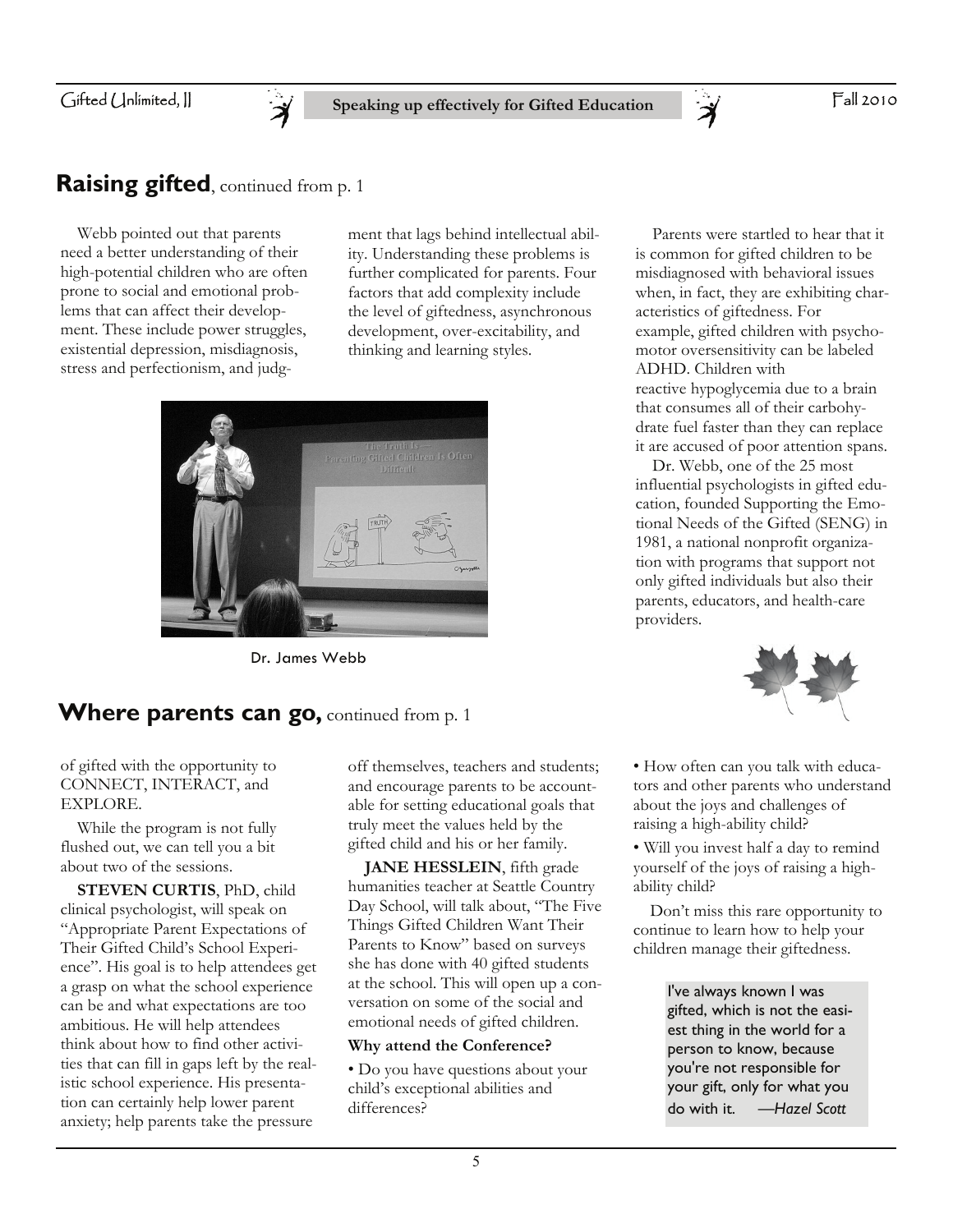**Speaking up effectively for Gifted Education** 

#### Fall 2010

### **Organizational skills**, continued from p. 2

• The use of a day-timer or planner to record due dates and appointments is a tool available for the visual-spatial learner.

 I do think that Linda Leviton, a member of the Visual-Spatial Resource Access team and a visualspatial learner herself, has an interesting idea. She states that visual-spatial learners are either horizontal or vertical organizers. If they are horizontal, they need a long table (preferably not deep) to put out and leave out works in process. If they are vertical, they need places to create stacks. She bought herself one of those paper

sorters with cubbies and keeps it right next to her computer with labels for each section.

 Other ideas to help with organization include:

- Using different colors to record homework assignments in one's planner
- Allowing enough time during transitions to record assignments, put materials away, etc.
- Marking assignments as they are finished to give one a sense of accomplishment

• Placing materials to go to school or to take to a practice or lesson in a specific area near the door that your child exits. If this can be done the night before, it eliminates stress in the morning

- Having adequate office supplies. It's difficult for a child to do homework if she can't find paper, pencils, scissors, tape, post-its, and the like
- Setting a good example as an adult by having good organizational skills yourself



**O** n a pleasant July evening gifted education leaders from around<br>the Puget Sound area gathered at the Seattle home of Pauline<br>Bowie for an informal evening of sharing and conversation. Hosted b the Puget Sound area gathered at the Seattle home of Pauline Bowie for an informal evening of sharing and conversation. Hosted by the Bowies and NWGCA, the event provided an opportunity for parent group leaders to exchange ideas and resources with each other and with gifted education experts Dr. Nancy Robinson; Dr. Steve Curtis; Amy Price, SENG, executive director; Marcia Holland, NWGCA board president; and Stephen Martin, WAETAG president. Parent groups represented the Bellevue, Edmonds, Everett, Kent, Lake Stevens, Lake Washington, Puyallup, Seattle, Shoreline, and Tacoma school districts.

 Interested in attending the next gathering or hosting an exchange in Garden Party vour area? Contact NWGCA at northwestgca@gmail.com.

| <b>NWGCA Membership Application</b>                                                                                                                                        |                                                                                                                      |  |  |  |  |
|----------------------------------------------------------------------------------------------------------------------------------------------------------------------------|----------------------------------------------------------------------------------------------------------------------|--|--|--|--|
|                                                                                                                                                                            | Does your employer match contributions? $\Box$ Yes $\Box$ No                                                         |  |  |  |  |
|                                                                                                                                                                            |                                                                                                                      |  |  |  |  |
|                                                                                                                                                                            |                                                                                                                      |  |  |  |  |
|                                                                                                                                                                            | Email <u>____________________________</u>                                                                            |  |  |  |  |
|                                                                                                                                                                            | School District <b>Executive School School</b> School School School School School School School School School School |  |  |  |  |
|                                                                                                                                                                            | $\Box$ I don't want to share my information with other Washington organizations for the gifted.                      |  |  |  |  |
| Please cut or copy this form and send it with a check for \$35 (yearly dues) to:<br>NWGCA Treasurer, PO Box 10704, Spokane, Washington 99209. Make check payable to NWGCA. |                                                                                                                      |  |  |  |  |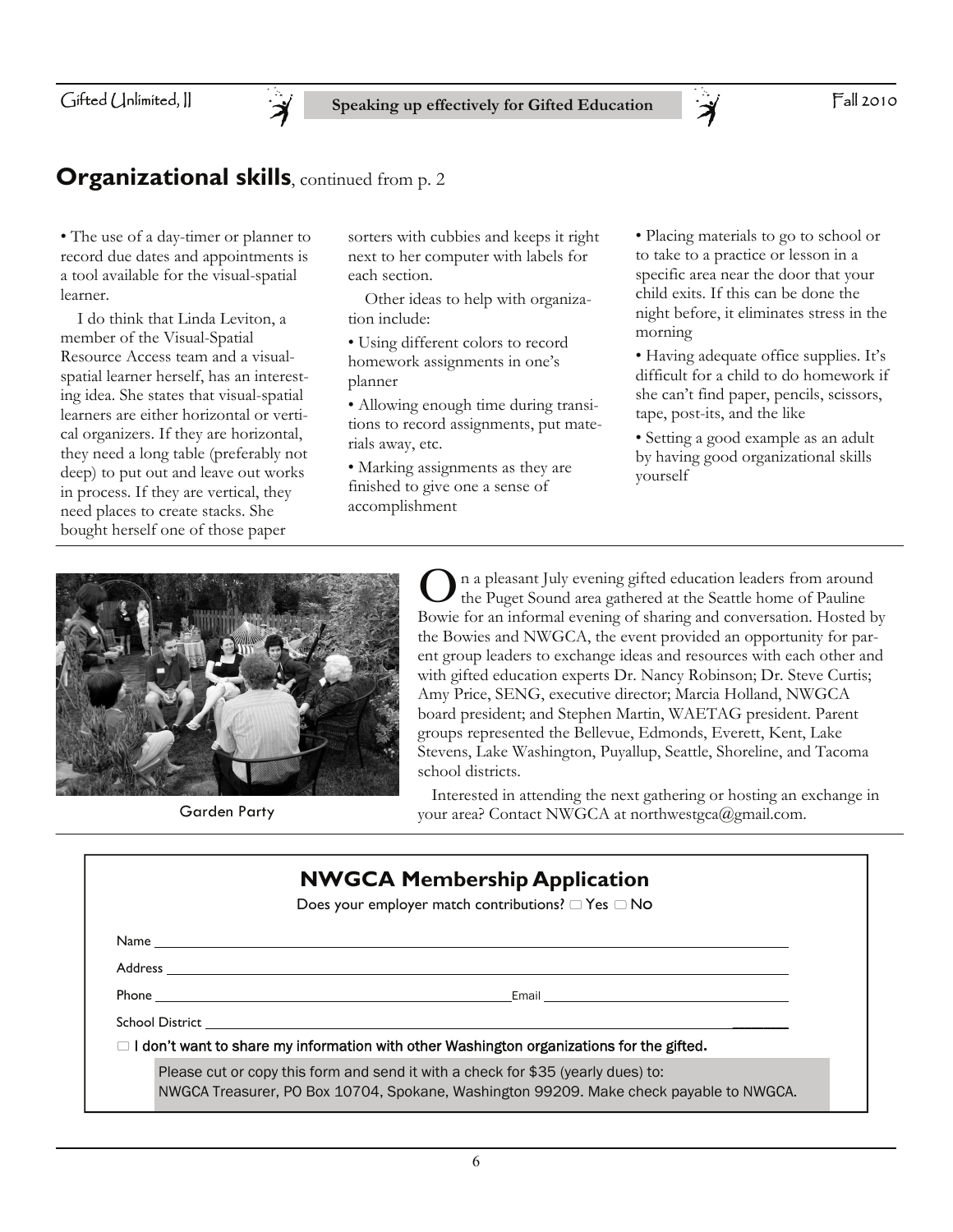### 2009-2010 *Washington Highly Capable Membership Campaign*

#### Board Members

#### NWGCA—since 1963

Marcia Holland—Bellevue, Pres. JC Hodgson—Spokane, Treasurer David Berg, Puyallup, Pauline Bowie, Seattle Sherrie Flaman—Dayton Christine Holland—Puyullap Ann Koch—Kent northwestgca@gmail.com

#### WAETAG—since 1984

Stephen Martin—Seattle, Pres. Betty Buzitis—Lynnwood, Treas. Laurie McGovern, Shelton, Sec. Eastern Region-Betty Burley-Wolf Central Region-Maureen McQuerry SW Region– Charlotte Aiken NW Region-Roger Daniels Gayle Pauley—OSPI, ex officio Marcia Holland—NWGCA, ex officio

#### www.waetag.net

#### WCGE—since 1985

Barbara Poyneer—Treasurer

wagifted@earthlink.net

**TOGETHER** 

**WE'RE STRONGER** 

### Be a part of the force to further gifted education in Washington "Join 1 or all 3 statewide organizations"

#### **Mission**

To support highly capable/ gifted children by:

- Supporting parents
- Disseminating information

• Encouraging development and maintenance of programs for gifted students

• Supporting legislation

#### Major Activities

Publishes a newsletter with local, state and national resources for gifted families

#### Why Join?

Parents need a voice at the state level as well as a way to connect on a local level. Parents are vital to ensure gifted programming remains a priority.

> **JOIN TODAY** for the 2010-2011 school year NWGCA/WAETAG TAX DEDUCTIBLE

 *Northwest Gifted Washington Educators Washington Coalition Child Association of Talented and Gifted for Gifted Education* 

### NWGCA WAETAG WCGE

#### **Mission**

To improve educational opportunities for gifted students by strengthening services to and providing information for professionals serving these

students in all settings.

#### Major Activities

- Leadership symposium • Annual statewide conference
- and workshop • Quarterly coordinator meet-
- ings by ESD
- Newsletter
- Student scholarship for summer opportunities

• Web page on regional, state, and national issues

#### Why Join?

Teachers, parents and students face many of the same challenges in meeting the needs of the highly capable student. WAETAG provides a way to share ideas, voice concerns, and increase professional preparation.

#### Mission

To work collaboratively with key state governmental decision makers on issues related to the education of highly capable students, their families, and their schools.

#### Major Activities

• Employ a lobbyist

• Educate key decision makers on issues

• Provide legislators with current information and seek their support for funding and programs .

- Work with state agencies on highly capable issues
- Inform members about legislative issues

#### Why Join?

The Coalition is YOUR voice in Olympia and is the only nonprofit gifted advocacy group in Washington that can hire a lobbyist. As a member of the Coalition, you provide the necessary financial support.

#### Membership Information Does your employer match contributions?

| Name and the state of the state of the state of the state of the state of the state of the state of the state of the state of the state of the state of the state of the state of the state of the state of the state of the s |                                                                         |           | School District <b>School District</b>                                      |                                                        |
|--------------------------------------------------------------------------------------------------------------------------------------------------------------------------------------------------------------------------------|-------------------------------------------------------------------------|-----------|-----------------------------------------------------------------------------|--------------------------------------------------------|
|                                                                                                                                                                                                                                |                                                                         |           | I do not want to share my information with<br>other WA gifted organizations |                                                        |
|                                                                                                                                                                                                                                |                                                                         |           |                                                                             |                                                        |
| Join: $\Box$                                                                                                                                                                                                                   | NWGCA                                                                   | \$35/year |                                                                             | Mail to PO Box 10704, Spokane, WA 99209                |
|                                                                                                                                                                                                                                | <b>WAETAG</b>                                                           | \$35/year |                                                                             | Mail to 830 Cary Rd., Edmonds, WA 98020                |
|                                                                                                                                                                                                                                | <b>WCGE</b>                                                             | \$35/year |                                                                             | Mail to B. Poyneer, 18149 147 Ave SE, Renton, WA 98058 |
|                                                                                                                                                                                                                                | <b>JOINT MEMBERSHIP SPECIAL</b>                                         |           |                                                                             | Mail to B. Poyneer, 18149 147 Ave SE, Renton, WA 98058 |
|                                                                                                                                                                                                                                | $Q_{n,k}$ , $\phi_{n}$ , $\phi_{n,k}$ and $\phi_{n,k}$ and $\phi_{n,k}$ |           |                                                                             | Melco isint monokombin shool; nouable to WOOD          |

#### Only \$90 for all 3 organizations Make joint membership check payable to WCGE